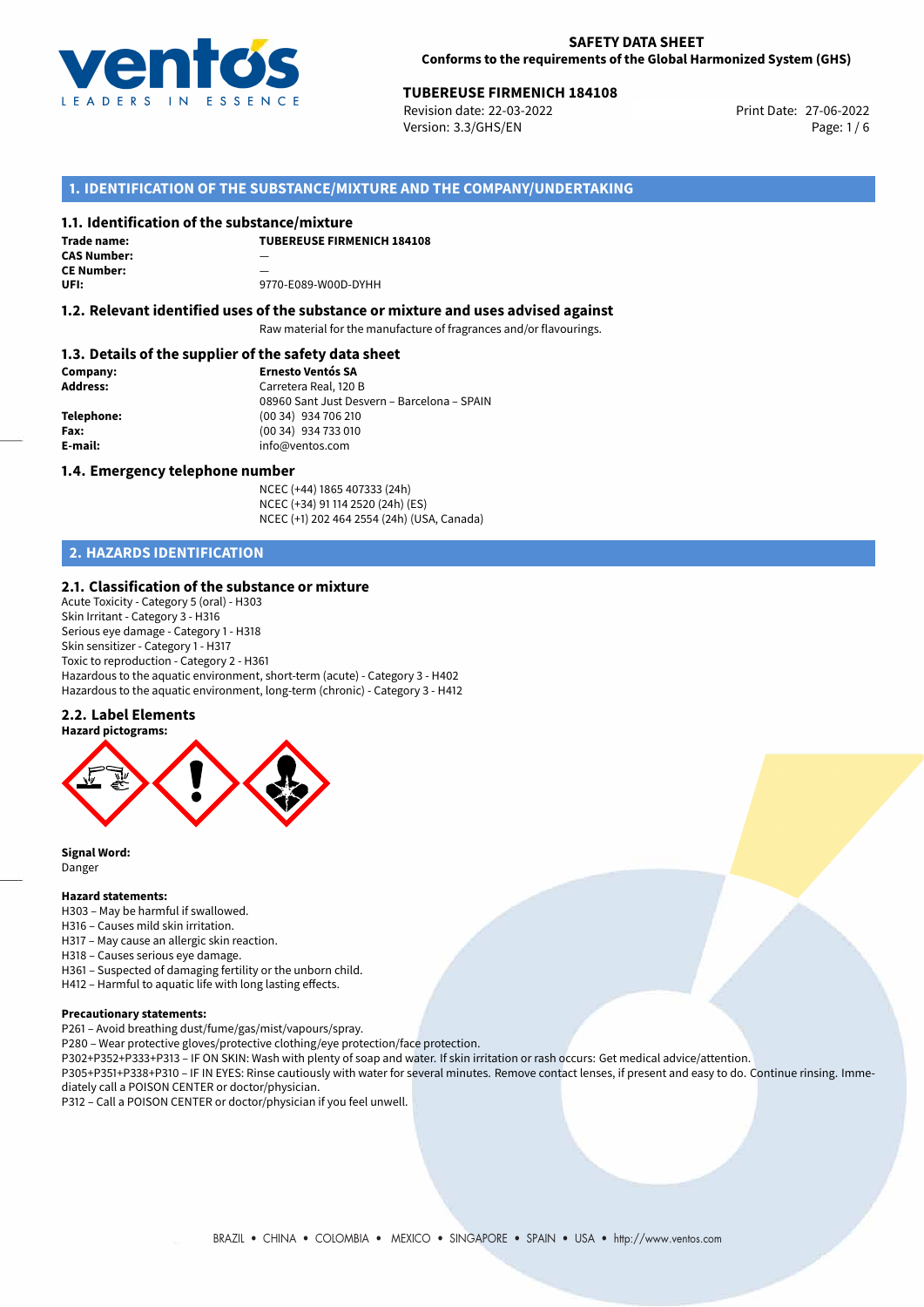

## **SAFETY DATA SHEET Conforms to the requirements of the Global Harmonized System (GHS)**

# **TUBEREUSE FIRMENICH 184108**<br>
Revision date: 22-03-2022<br>
Print Date: 27-06-2022

Revision date: 22-03-2022 Version: 3.3/GHS/EN Page: 2 / 6

#### **Substances responsible for the health hazards:**

VERATRIC ALDEHYDE CITRONELLOL EUCALYPTOL EUGENOL GERANIOL LINALOOL METHYL 2-FUROATE METHYL ANTHRANILATE METHYL BENZOATE METHYL ISOEUGENOL METHYL SALICYLATE NEROLIDOL TERPINEOL

## **2.3. Other hazards**

No Information available

## **3. COMPOSITION/INFORMATION ON INGREDIENTS**

#### **3.1. Substances**

Not applicable

#### **3.2. Mixtures**

MIXTURE OF AROMATIC SUBSTANCES

Hazardous constituents:

| <b>Chemical Name</b>     | % (w/w)        | <b>CAS No</b><br><b>EC No</b> | <b>Classification according to GHS</b>                                                                                                                                                                                                                                                                                                    |
|--------------------------|----------------|-------------------------------|-------------------------------------------------------------------------------------------------------------------------------------------------------------------------------------------------------------------------------------------------------------------------------------------------------------------------------------------|
| <b>METHYL ISOEUGENOL</b> | $>10$ ; $<$ 25 | $93-16-3$<br>202-224-6        | Acute Toxicity - Category 5 (oral) - H303<br>Skin sensitizer - Category 1B - H317<br>Hazardous to the aquatic environment, short-term (acute) - Category 3 - H402                                                                                                                                                                         |
| METHYL ANTHRANILATE      | $>1$ ; $<$ 10  | 134-20-3<br>205-132-4         | Acute Toxicity - Category 5 (oral) - H303<br>Skin Irritant - Category 3 - H316<br>Eye Irritant - Category 2A - H319<br>Hazardous to the aquatic environment, short-term (acute) - Category 2 - H401                                                                                                                                       |
| <b>METHYL BENZOATE</b>   | $>1$ ; $<$ 10  | $93 - 58 - 3$<br>202-259-7    | Flammable Liquids - Category 4 - H227<br>Acute Toxicity - Category 4 (oral) - H302<br>Skin Irritant - Category 3 - H316                                                                                                                                                                                                                   |
| METHYL SALICYLATE        | $\geq$ 1; <10  | 119-36-8<br>204-317-7         | Acute Toxicity - Category 4 (oral) - H302<br>Serious eye damage - Category 1 - H318<br>Skin sensitizer - Category 1B - H317<br>Toxic to reproduction - Category 2 - H361<br>Hazardous to the aguatic environment, short-term (acute) - Category 3 - H402<br>Hazardous to the aquatic environment, long-term (chronic) - Category 3 - H412 |
| <b>EUGENOL</b>           | $>1$ ; <10     | $97 - 53 - 0$<br>202-589-1    | Acute Toxicity - Category 5 (oral) - H303<br>Skin Irritant - Category 3 - H316<br>Eye Irritant - Category 2A - H319<br>Skin sensitizer - Category 1B - H317<br>Hazardous to the aquatic environment, short-term (acute) - Category 2 - H401                                                                                               |
| <b>TERPINEOL</b>         | $>1$ ; <10     | 8000-41-7<br>232-268-1        | Flammable Liquids - Category 4 - H227<br>Acute Toxicity - Category 5 (oral) - H303<br>Skin Irritant - Category 2 - H315<br>Eye Irritant - Category 2A - H319<br>Hazardous to the aquatic environment, short-term (acute) - Category 3 - H402                                                                                              |
| METHYL PALMITATE         | $>1$ ; $<$ 10  | 112-39-0<br>203-966-3         | Skin Irritant - Category 2 - H315                                                                                                                                                                                                                                                                                                         |
| <b>METHYL 2-FUROATE</b>  | $\geq$ 1; <10  | $611 - 13 - 2$<br>210-254-6   | Flammable Liquids - Category 4 - H227<br>Acute Toxicity - Category 3 (oral) - H301<br>Acute Toxicity - Category 5 (dermal) - H313<br>Skin Irritant - Category 3 - H316                                                                                                                                                                    |
| <b>EUCALYPTOL</b>        | $>1$ ; $<$ 10  | 470-82-6<br>207-431-5         | Flammable Liquids - Category 3 - H226<br>Acute Toxicity - Category 5 (oral) - H303<br>Eye Irritant - Category 2B - H320<br>Skin sensitizer - Category 1B - H317<br>Hazardous to the aquatic environment, short-term (acute) - Category 3 - H402                                                                                           |
| $\ddotsc$                | $\cdots$       |                               | Δ.                                                                                                                                                                                                                                                                                                                                        |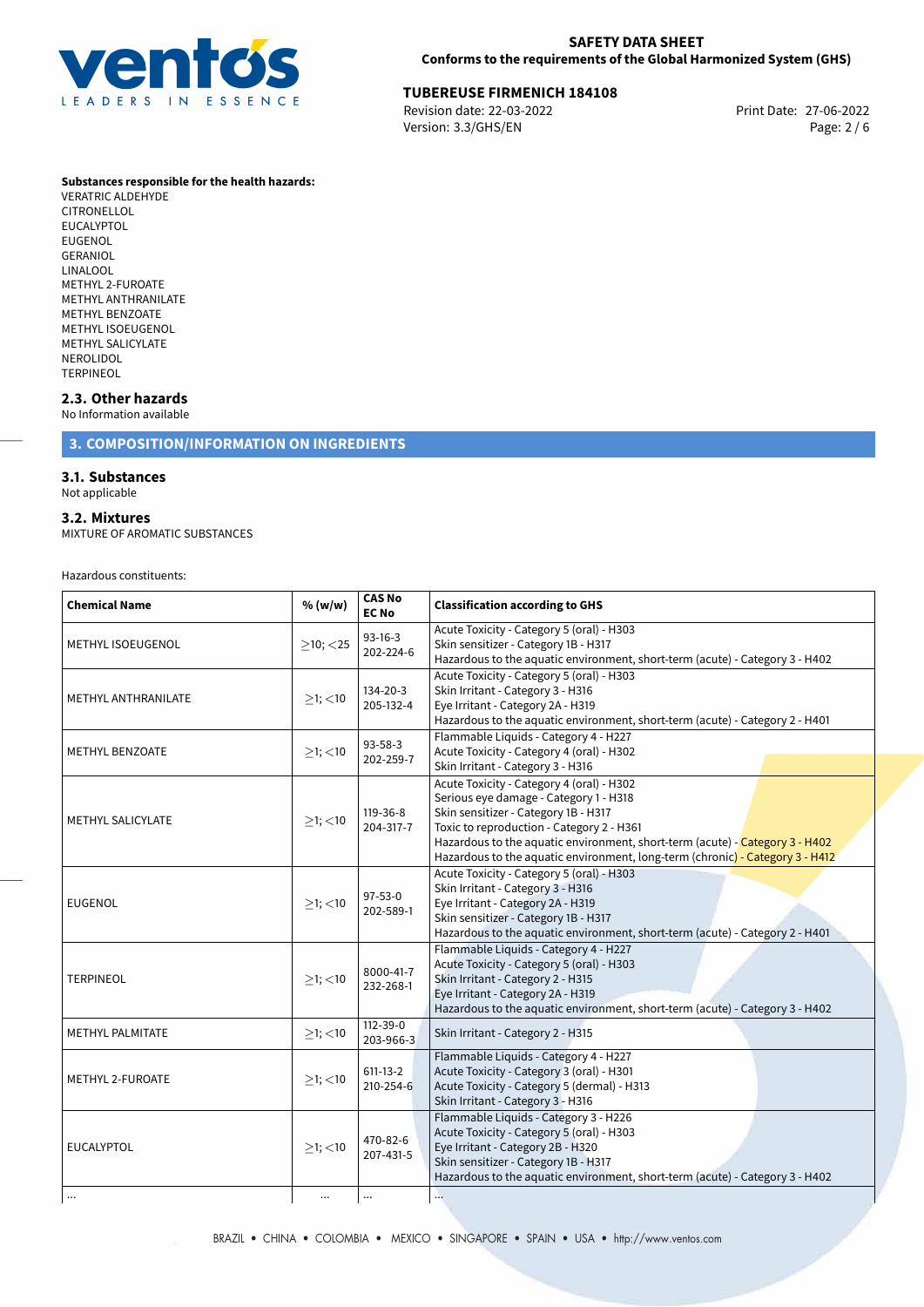

#### **SAFETY DATA SHEET Conforms to the requirements of the Global Harmonized System (GHS)**

# **TUBEREUSE FIRMENICH 184108**<br>
Revision date: 22-03-2022<br> **Print Date: 27-06-2022**

Revision date: 22-03-2022 Version: 3.3/GHS/EN Page: 3 / 6

| $\cdots$                 |                   |                        |                                                                                                                                                                                                                                                                                            |
|--------------------------|-------------------|------------------------|--------------------------------------------------------------------------------------------------------------------------------------------------------------------------------------------------------------------------------------------------------------------------------------------|
| <b>NEROLIDOL</b>         | $\geq$ 0.1; <1    | 7212-44-4<br>230-597-5 | Eye Irritant - Category 2B - H320<br>Skin sensitizer - Category 1B - H317<br>Hazardous to the aquatic environment, short-term (acute) - Category 1 - H400<br>Hazardous to the aquatic environment, long-term (chronic) - Category 1 - H410                                                 |
| GERANIOL                 | $\geq$ 0.1; $<$ 1 | 106-24-1<br>203-377-1  | Acute Toxicity - Category 5 (oral) - H303<br>Skin Irritant - Category 2 - H315<br>Serious eye damage - Category 1 - H318<br>Skin sensitizer - Category 1 - H317<br>Hazardous to the aquatic environment, short-term (acute) - Category 3 - H402                                            |
| <b>VERATRIC ALDEHYDE</b> | $\geq$ 0.1; $<$ 1 | 120-14-9<br>204-373-2  | Acute Toxicity - Category 4 (oral) - H302<br>Skin sensitizer - Category 1B - H317<br>Hazardous to the aquatic environment, short-term (acute) - Category 3 - H402                                                                                                                          |
| LINALOOL                 | $>0.1$ ; <1       | 78-70-6<br>201-134-4   | Flammable Liquids - Category 4 - H227<br>Acute Toxicity - Category 5 (oral) - H303<br>Skin Irritant - Category 2 - H315<br>Eye Irritant - Category 2A - H319<br>Skin sensitizer - Category 1B - H317<br>Hazardous to the aquatic environment, short-term (acute) - Category 3 - H402       |
| CITRONELLOL              | $>0.1$ ; $<$ 1    | 106-22-9<br>203-375-0  | Acute Toxicity - Category 5 (oral) - H303<br>Acute Toxicity - Category 5 (dermal) - H313<br>Skin Irritant - Category 2 - H315<br>Eye Irritant - Category 2A - H319<br>Skin sensitizer - Category 1B - H317<br>Hazardous to the aquatic environment, short-term (acute) - Category 2 - H401 |

[See the full text of the hazard statements in section 16.](#page-5-0)

## **4. FIRST-AID MEASURES**

## **4.1. Description of necessary first aid measures**

| Ingestion:    | Rinse mouth with water.<br>Obtain medical advice.<br>Keep at rest. Do not induce vomiting.                                                           |
|---------------|------------------------------------------------------------------------------------------------------------------------------------------------------|
| Eye contact:  | In case of contact with eyes, rinse immediately with plenty of water for at least 15 minutes and seek medical advice.                                |
| Inhalation:   | Remove person to fresh air and keep at rest.<br>Seek immediate medical advice.                                                                       |
| Skin contact: | Take off immediately all contaminated clothing.<br>Thoroughly wash affected skin with soap and water.<br>Seek medical attention if symptoms persist. |

### **4.2. Most important symptoms and effects, both acute and delayed**

No information available.

**4.3. Indication of any immediate medical attention and special treatment needed** No information available.

## **5. FIRE-FIGHTING MEASURES**

## **5.1. Extinguishing Media**

Water spray, carbon dioxide, dry chemical powder or appropriate foam. For safety reasons do not use full water jet.

## **5.2. Special hazards arising from the substance or mixture**

Known or Anticipated Hazardous Products of Combustion: Emits toxic fumes under fire conditions.

## **5.3. Advice for firefighters**

High temperatures can lead to high pressures inside closed containers. Avoid inhalation of vapors that are created. Use appropriate respiratory protection. Do not allow spillage of fire to be poured into drains or watercourses. Wear self-contained breathing apparatus and protective clothing.

## **6. ACCIDENTAL RELEASE MEASURES**

## **6.1. Personal precautions, protective equipment and emergency procedures**

Evacuate surronding areas. Ensure adequate ventilation. Keep unnecessary and unprotected personnel from entering. Do not breathe vapor/spray. Avoid contact with skin and eyes. Information regarding personal protective measures: see section 8.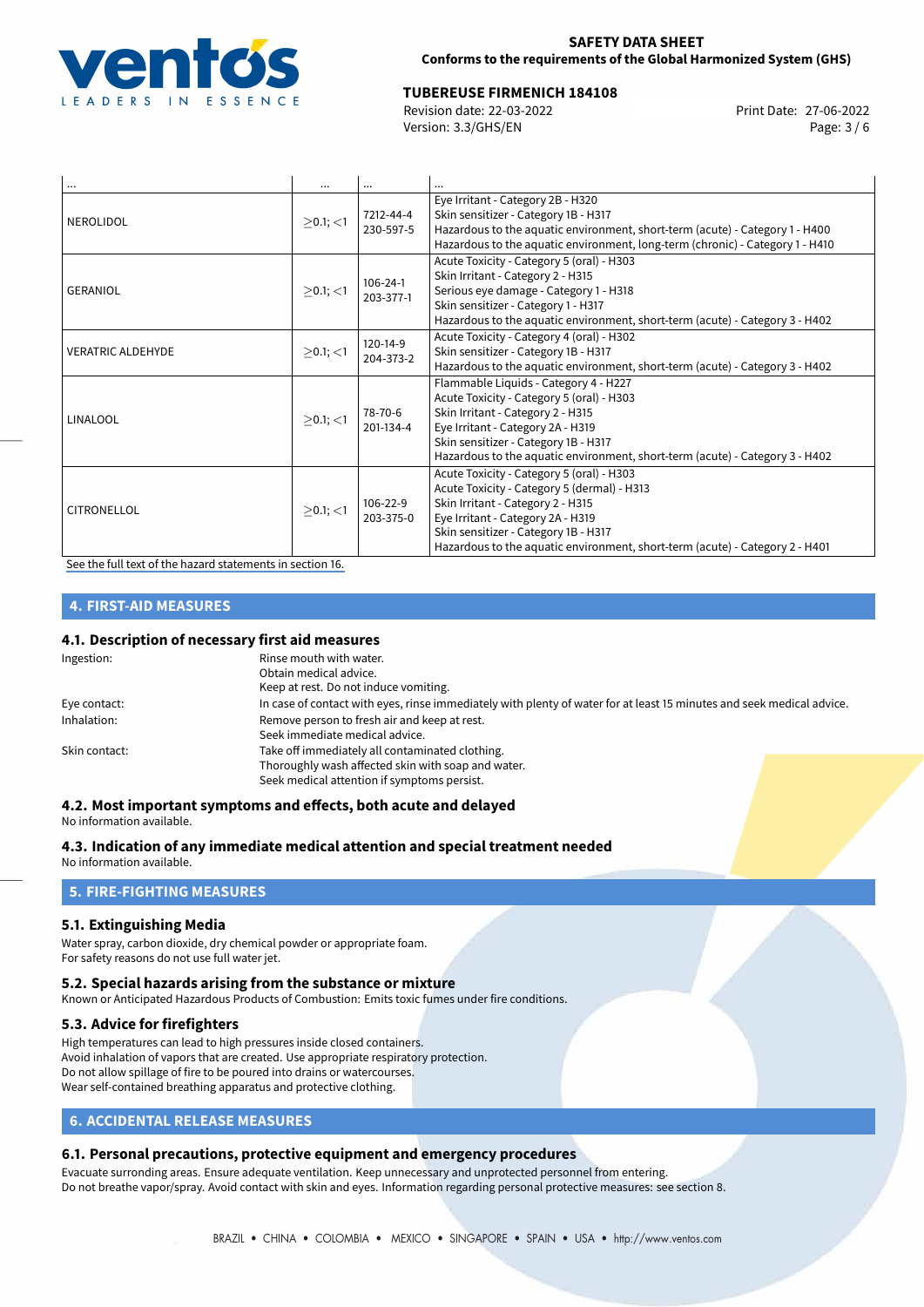

#### **SAFETY DATA SHEET Conforms to the requirements of the Global Harmonized System (GHS)**

## **TUBEREUSE FIRMENICH 184108**<br> **27-06-2022 Print Date: 27-06-2022 Print Date: 27-06-2022**

Revision date: 22-03-2022 Version: 3.3/GHS/EN Page: 4 / 6

## **6.2. Environmental precautions**

To avoid possible contamination of the environment, do not discharge into any drains, surface waters or groundwaters.

#### **6.3. Methods and materials for containment and cleaning up**

Cover with an inert, inorganic, non-combustible absorbent material (e.g. dry-lime, sand, soda ash). Place in covered containers using non-sparking tools and transport outdoors. Avoid open flames or sources of ignition (e.g. pilot lights on gas hot water heater). Ventilate area and wash spill site after material pickup is complete.

#### **6.4. Reference to other sections**

Information regarding exposure controls, personal protection and disposal considerations can be found in sections 8 and 13.

## **7. HANDLING AND STORAGE**

#### **7.1. Precautions for safe handling**

Do not store or handle this material near food or drinking water. Do not smoke. Avoid contact with the eyes, skin and clothing. Wear protective clothing and use glasses. Observe the rules of safety and hygiene at work. Keep in the original container or an alternative made from a compatible material.

#### **7.2. Conditions for safe storage, including any incompatibilities**

Store in tightly closed and preferably full containers in a cool, dry and ventilated area, protected from light. Keep away from sources of ignition (e.g. hot surfaces, sparks, flame and static discharges). Keep away from incompatible materials (see section 10).

#### **7.3. Specific end use(s)**

No information available.

## **8. EXPOSURE CONTROLS AND PERSONAL PROTECTION**

## **8.1. Control parameters**

Components with occupational exposure limits:

| <b>Chemical Name</b> | <b>CAS No</b> | Norm.                                    | 8 hr.  |     |      | 15 min. |     |      |
|----------------------|---------------|------------------------------------------|--------|-----|------|---------|-----|------|
|                      |               |                                          |        | ppm | mg/m |         | ppm | mg/m |
| <b>LINALOOL</b>      | 78-70-6       | ES (España)<br>$F^{\prime}$ $F^{\prime}$ | VLA-ED |     |      | VLA-EC  |     |      |

#### **8.2. Exposure controls**

Measures should be taken to prevent materials from being splashed into the body.

Provide adequate ventilation, according to the conditions of use. Use a mechanical exhaust if required.

#### **8.3. Individual protection measures, such as personal protective equipment**

| Eye/Face protection:             | Chemical safety goggles are recommended. Wash contaminated goggles before reuse.                                      |
|----------------------------------|-----------------------------------------------------------------------------------------------------------------------|
| Hand Protection:                 | Chemical-resistant gloves are recommended. Wash contaminated gloves before reuse.                                     |
| Body protection:                 | Personal protective equipment for the body should be selected based on the task being performed and the risks         |
|                                  | involved.                                                                                                             |
| <b>Respiratory Protection:</b>   | In case of insufficient ventilation, use suitable respiratory equipment.                                              |
| Environmental exposure controls: | Emissions from ventilation or process equipment should be checked to ensure they comply with environmental            |
|                                  | protection legislation.                                                                                               |
|                                  | In some cases, filters or engineering modifications to the process equipment will be necessary to reduce emissions to |
|                                  | acceptable levels.                                                                                                    |

## **9. PHYSICAL AND CHEMICAL PROPERTIES**

## **9.1. Information on basic physical and chemical properties**

| Appearance:                      | Liguid               |
|----------------------------------|----------------------|
| Colour:                          | Conforms to standard |
| Odour:                           | Conforms to standard |
| Odour theshold:                  | Not determined       |
| pH:                              | Not determined       |
| Melting point/freezing point:    | Not determined       |
| Boling point/boiling range (°C): | Not determined       |
| Flash point:                     | $101^{\circ}$ C      |
| Evaporation rate:                | Not determined       |
| Flammability:                    | Not determined       |
|                                  |                      |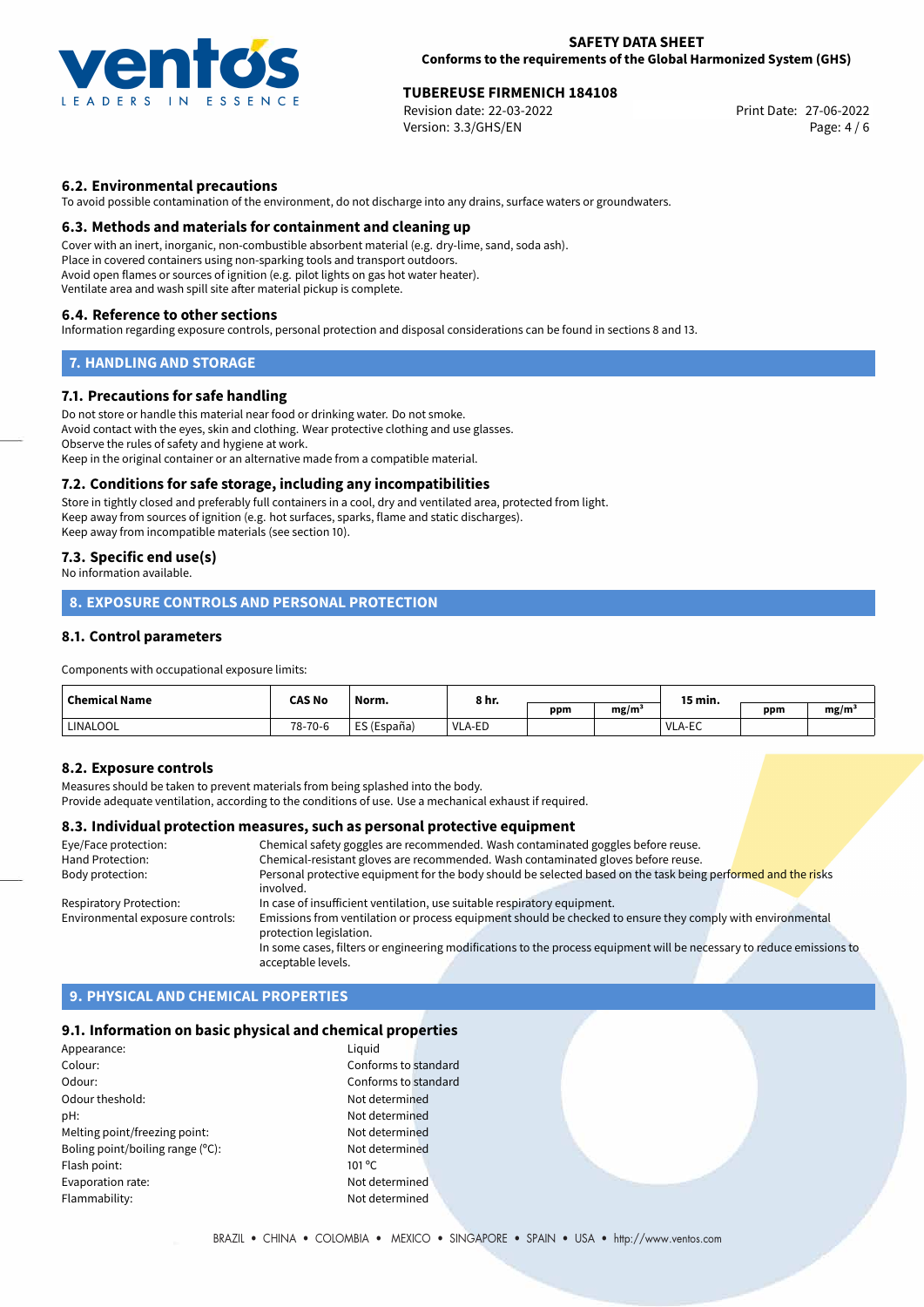

## **TUBEREUSE FIRMENICH 184108**<br> **27-06-2022 Print Date: 27-06-2022 Print Date: 27-06-2022**

Revision date: 22-03-2022 Version: 3.3/GHS/EN Page: 5 / 6

Lower flammability/Explosive limit: Not determined Upper flammability/Explosive limit: Not determined Vapour pressure: Vapour pressure: Vapour Density: Not determined Density: 1,073−1,083 g/mL (20<sup>o</sup>C)<br>Relative density: 1.073−1.083 (20<sup>o</sup>C) Relative density: 1,073−1,083 (20°C)<br>Water solubility: 1,073−1,083 (20°C) Solubility in other solvents: SOLUBLE IN ETHANOL Partition coefficient n-octanol/water: Not determined Auto-ignition temperature: Not determined Decomposition temperature: Not determined Viscosity, dynamic: Not determined Viscosity, kinematic: Not determined Explosive properties: Not determined Oxidising properties: NONE EXPECTED

NEARLY INSOLUBLE IN WATER

## **10. STABILITY AND REACTIVITY**

#### **10.1. Reactivity**

No hazardous reactions if stored and handled as prescribed/indicated.

#### **10.2. Chemical stability**

The product is stable if stored and handled as prescribed/indicated.

#### **10.3. Possibility of hazardous reactions**

No hazardous reactions if stored and handled as prescribed/indicated.

#### **10.4. Conditions to Avoid**

Conditions to Avoid: Excessive heat, flame or other ignition sources.

#### **10.5. Incompatible materials**

Avoid contact with strong acids and bases and oxidizing agents.

#### **10.6. Hazardous decomposition products**

During combustion may form carbon monoxide and unidentified organic compounds.

## **11. TOXICOLOGICAL INFORMATION**

| <b>Acute toxicity</b>             | May be harmful if swallowed.                                              |  |
|-----------------------------------|---------------------------------------------------------------------------|--|
| Skin corrosion/irritation         | Causes mild skin irritation.                                              |  |
| Serious eye damage/irritation     | Causes serious eye damage.                                                |  |
| Respiratory or skin sensitisation | May cause an allergic skin reaction.                                      |  |
| Germ cell mutagenicity            | Based on the data available, the criteria for classification are not met. |  |
| <b>Carcinogenicity</b>            | Based on the data available, the criteria for classification are not met. |  |
| <b>Reproductive toxicity</b>      | Suspected of damaging fertility or the unborn child.                      |  |
| <b>STOT-single exposure</b>       | Based on the data available, the criteria for classification are not met. |  |
| <b>STOT-repeated exposure</b>     | Based on the data available, the criteria for classification are not met. |  |
| <b>Aspiration hazard</b>          | Based on the data available, the criteria for classification are not met. |  |

## **12. ECOLOGICAL INFORMATION**

#### **12.1. Toxicity**

**Assessment:**

Harmful to aquatic life with long lasting effects. **Experimental/calculated data:** No information available.

#### **12.2. Degradability**

No information available.

**12.3. Bioaccumulative potential** No information available.

**12.4. Soil mobility** No information available.